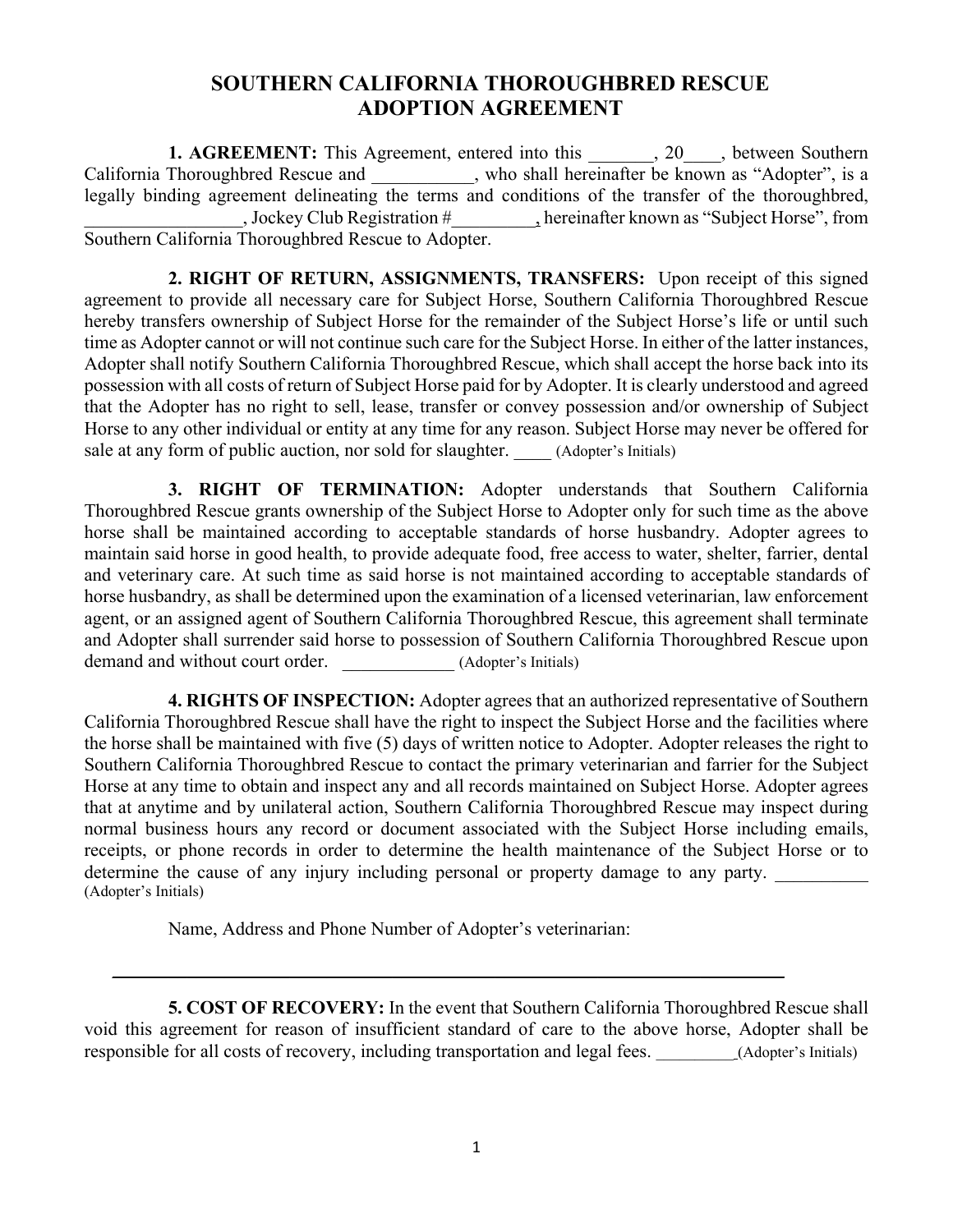**6. DISCLOSURE:** The Adopter understands that the Subject Horse may have health limitations due to previous instances of neglect, abuse, or injury. Southern California Thoroughbred Rescue agrees to disclose any known injuries, blemishes, unsoundness, or other pre-existing conditions as a courtesy to the Adopter and Adopter understands that these disclosures, including any veterinary records, are merely opinions. Adopter understands that many conditions of the horse are not obvious, and that Southern California Thoroughbred Rescue cannot know all the details of the horse's history. Adopter acknowledges that he or she has sole responsibility for determining if the horse is fit for use. Adopter acknowledges that he or she has been advised by Southern California Thoroughbred Rescue to engage the services of a licensed veterinarian to evaluate said horse for intended use. Adopter agrees to accept the above horse as is. (Adopter's Initials)

**7. WARRANTIES:** Southern California Thoroughbred Rescue warrants that it has good and clear title to the Subject Horse, free from any liens. Adopter understands and agrees that the horse is accepted from Southern California Thoroughbred Rescue without conditions or warranties of any kind except as otherwise stated herein, including health, soundness, temperament, or fitness for a particular purpose. (Adopter's Initials)

**8. LIMITATION OF USE:** The horse is transferred to Adopter solely for use as a pleasure or show horse. Adopter understands that the horse cannot be used for racing of any kind. Entry into any race, or the publication of any recorded work by the Subject Horse will automatically void this agreement and Southern California Thoroughbred Rescue shall take possession of the horse without court order. Return of horse in violation of this condition shall be at sole expense of the Adopter. The Subject Horse may not be bred. (Adopter's Initials)

**9. CHANGE OF ADDRESS:** Adopter agrees to notify Southern California Thoroughbred Rescue thirty (30) days prior to any change in location of horse, to supply the address and contact information for that location and veterinarian contact information if necessary. Adopter will otherwise maintain subject horse at the following address: (Adopter's Initials)

Address, telephone and email of adopter:

 $(Street)$  $(City/Zip: Code)$ (Phone)\_(\_\_\_\_\_\_)\_\_\_\_\_\_\_\_\_\_\_\_\_\_\_\_\_\_Email:\_\_\_\_\_\_\_\_\_\_\_\_\_\_\_\_\_\_\_\_\_\_\_\_\_\_\_\_\_\_\_\_\_\_\_\_\_

Name, address and telephone number of the boarding facility/private residence/retirement facility where horse will reside (if different from above):

**10. FREEDOM FROM LIENS:** Adopter agrees to keep said horse free from all liens, encumbrances, charges and claims, and to hold Southern California Thoroughbred Rescue harmless thereof. (Adopter's Initials)

**11. DEATH OF HORSE:** Adopter agrees that in the event of the horse's death, Southern California Thoroughbred Rescue will be notified within twenty-four hours of (a) the horse's death, (b) the cause thereof, certified by a licensed veterinarian and, (c) the circumstances surrounding the death. Euthanasia, when necessary, may only be performed by a licensed veterinarian in a humane manner. \_\_\_\_\_\_\_\_\_ (Adopter's Initials)